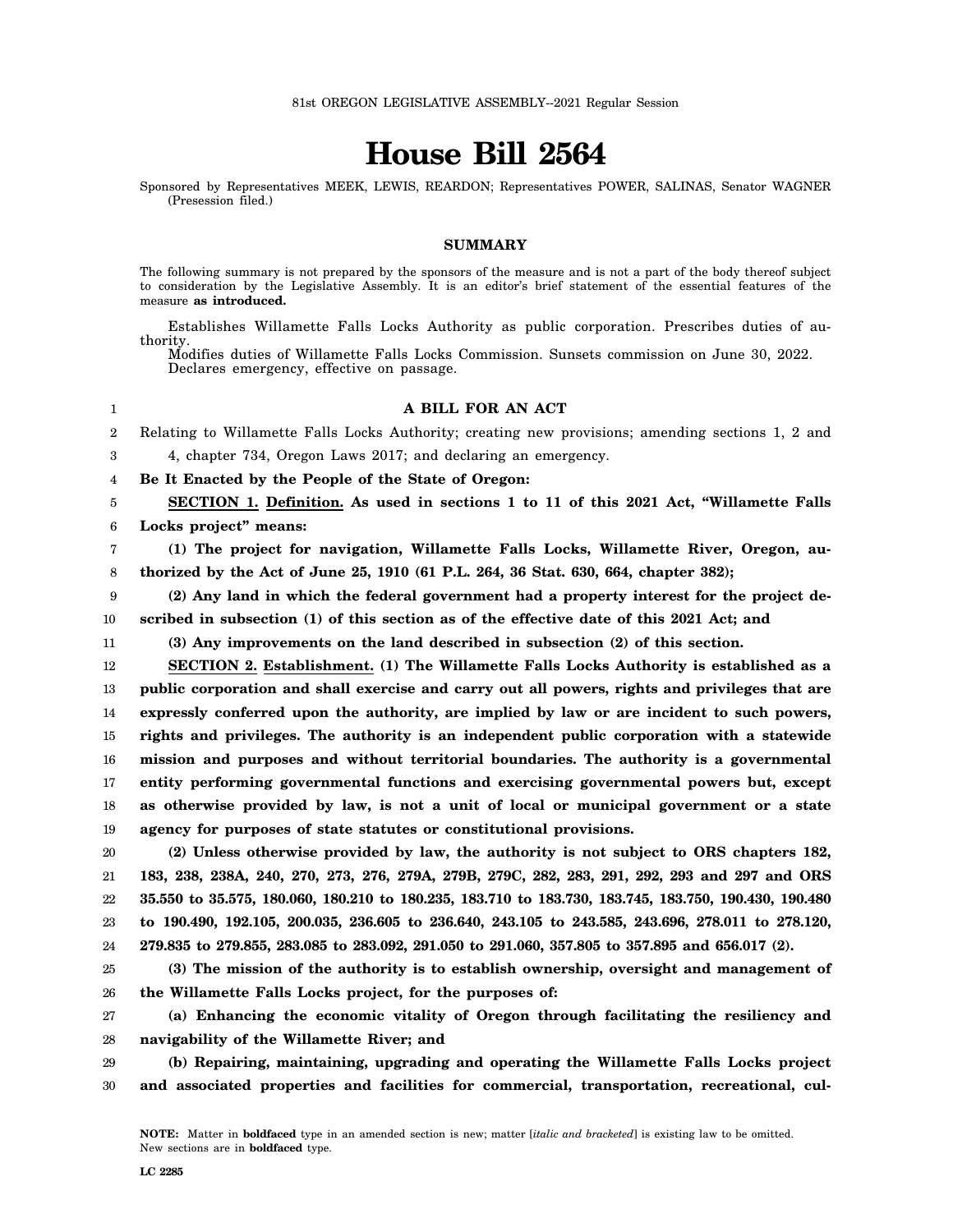1 **tural, historic, heritage and tourism purposes.**

2 3 4 5 6 **(4) The authority shall carry out the purposes described in this section and the duties of the authority under sections 1 to 11 of this 2021 Act in the manner that, in the determination of the authority, best promotes and implements the mission of the authority. Subject to any limitations established under sections 1 to 11 of this 2021 Act, the authority may take any necessary or expedient actions to:**

7 8 9 10 **(a) Enter into any agreements as necessary or expedient to perform any authorized function of the authority, including but not limited to any agreements with the Assistant Secretary of the Army (Civil Works) for the United States Army Corps of Engineers or other public or private entities to:**

**(A) Establish ownership by the authority of the Willamette Falls Locks project;**

12 13 **(B) Repair, maintain, upgrade and operate the Willamette Falls Locks project and associated property and facilities; and**

14 15

11

**(C) Provide for the training of personnel in operation of the navigation channel and locks;**

**(b) Ensure the financial viability of the authority;**

16 17 **(c) Promote the Willamette Falls Locks project to industries related to or interested in the authority's business operations, properties or facilities; and**

18 19 20 21 **(d) Undertake improvements and maintenance activities, including dredging and channelization activities as the authority determines are necessary or expedient to ensure the continued operation and utility of the Willamette Falls Locks project as a navigation facility.**

22 23 24 25 26 27 28 **SECTION 3. Authority members. (1) The Willamette Falls Locks Authority shall consist of no fewer than seven and no more than 11 individuals appointed by the Governor. An authority member holds office for a term of four years but may be removed at any time at the pleasure of the Governor. Members are eligible for reappointment. Prior to the expiration of the term of a member, the Governor shall appoint a successor. If a member position becomes vacant for any reason, the Governor shall appoint a successor to fill the unexpired term.**

29 30 31 32 33 34 35 **(2) A member of the authority must be a citizen of the United States and may not be an employee of the authority. In appointing members to the authority, the Governor shall consult with the employees of the authority, if any, and shall endeavor to appoint members with experience or expertise in a variety of subjects related to the mission and purposes of the authority or with other experience or expertise that the Governor determines are important to the success of the authority. The Governor shall consider for appointment, but need not be limited to appointing, representatives of:**

36 37 **(a) Federally recognized Oregon Indian Tribes with treaty interests in the Willamette Falls area;**

- 38 **(b) Regional or municipal governments;**
- 39 **(c) The maritime industry;**
- 40 **(d) The tourism industry;**

41 **(e) Persons with experience in finance, marketing or economic development; or**

42 **(f) Adjacent property owners.**

43 44 45 **(3) The authority shall elect one member as chairperson and one member as vice chairperson, with terms, duties and powers as determined by the authority. The authority shall adopt bylaws establishing the required frequency of meetings and quorum requirements.**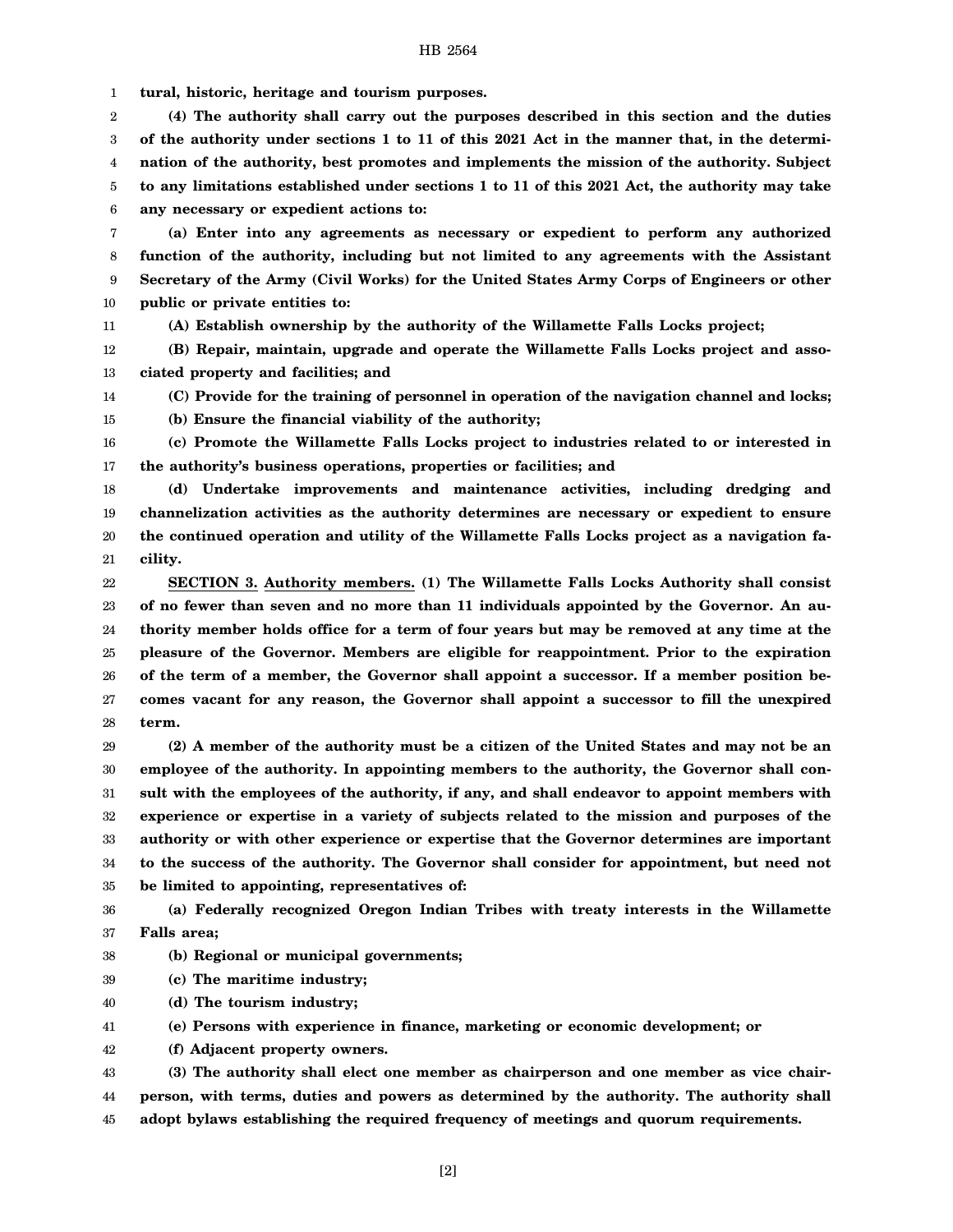**(4) A member of the authority is not entitled to compensation, but may be reimbursed**

2 3 4 5 6 7 8 9 10 11 12 13 14 15 16 17 18 19 20 21 22 23 24 25 26 27 28 29 30 31 32 33 34 35 36 37 38 39 40 41 42 43 **as provided by the policies and procedures of the authority for any actual and necessary travel and other expenses incurred by the member in the performance of the member's official duties. (5) Four members of the Legislative Assembly shall act as a nonvoting observers and advisors to the authority and shall be appointed as follows: (a) One shall be appointed by the President of the Senate from among members of the Senate; (b) One shall be appointed by the Senate Minority Leader from among members of the Senate; (c) One shall be appointed by the Speaker of the House of Representatives from among members of the House of Representatives; and (d) One shall be appointed by the House Minority Leader from among members of the House of Representatives. (6) The members of the Legislative Assembly selected under subsection (5) of this section may not exercise any power, right or privilege of a member of the authority. SECTION 4. Initial membership. (1) The Governor shall appoint the initial members of the Willamette Falls Locks Authority no later than 180 days after the effective date of this 2021 Act. (2) Notwithstanding the term of office specified in section 3 of this 2021 Act, of the members first appointed by the Governor to the authority: (a) Two shall serve for a term ending one year after the date of appointment; (b) Two shall serve for a term ending two years after the date of appointment; and (c) Two shall serve for a term ending three years after the date of appointment. SECTION 5. Authority director; status of authority director and employees. (1) The Willamette Falls Locks Authority shall appoint an executive director. The executive director is the executive officer of the authority responsible for day-to-day operations. Subject to the supervision of the authority, the executive director is authorized to direct the affairs of the authority. The executive director serves at the discretion of the authority and shall perform such duties as the authority prescribes. (2) The executive director may employ subordinate employees as the executive director deems reasonable for carrying out business operations and the operation of the properties and facilities of the authority, including but not limited to the operation and maintenance of the Willamette Falls Locks project. The executive director may delegate any duty, function or power of the executive director to a subordinate employee except as otherwise prescribed by the authority. (3) The members of the authority, the executive director and the employees of the authority are not state employees and are not eligible for participation in state employee health benefit plans, state employee deferred compensation plans or the Public Employees Retirement System. The authority shall determine the compensation and benefit package for the executive director and other employees of the authority. For purposes of any laws applicable to the authority as a public corporation, including but not limited to ORS 30.260 to 30.300, the members of the authority, the executive director and the employees of the authority are**

44 **officers and employees of a public body.**

45

1

**(4) The authority and a state agency may enter into agreements for the state agency to**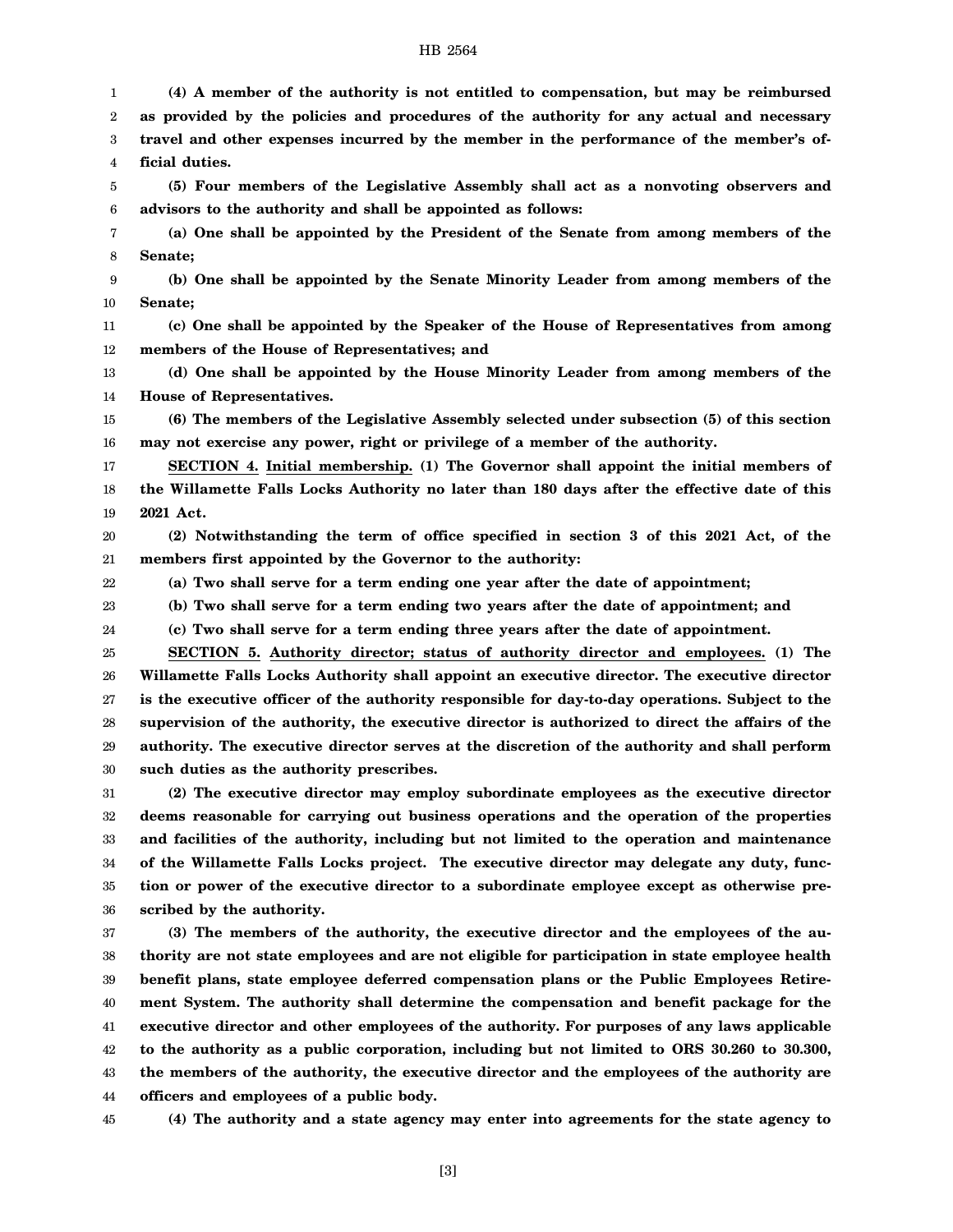**provide support services to the authority. If a state agency provides support services to the authority, the state agency must provide the support services at the rate that the state agency would charge to other state agencies for the services.**

4 5 **(5) The authority may invest in the investment pool described in ORS 294.805. For purposes of ORS 294.805 to 294.895, the executive director is a local government official.**

6 7 8 9 **(6) The authority may retain private legal counsel or, notwithstanding ORS 180.060, may contract for representation by the Attorney General. If the authority contracts for representation by the Attorney General, the Attorney General shall charge the authority for services at the rate charged to state agencies for similar services.**

10 11 **SECTION 6. Powers and duties of authority. (1) Except as may otherwise be provided by law, the Willamette Falls Locks Authority may, within or outside the state:**

12 13 **(a) Adopt, alter, amend or repeal policies, procedures or bylaws for the organization, administration, development and management of the authority.**

14 15 16 17 **(b) Enter into contracts and agreements involving property, goods or services with any public or private entity as the authority deems reasonable to carry out the mission and purposes of the authority or to execute any duties, functions or powers of the authority, including but not limited to:**

18 19 **(A) Contracts and agreements related to the operation of the Willamette Falls Locks project and associated properties and facilities;**

20 **(B) The carrying out of the business operations of the authority;**

21 22 **(C) The construction, repair, maintenance, seismic stabilization, rehabilitation, upgrade or insurance of authority properties and facilities; and**

23 24 **(D) The coordination of activities as needed with a dam and power plant owner licensed by the Federal Energy Regulatory Commission.**

25 26 27 28 **(c) Establish advisory or technical committees and otherwise consult, cooperate or coordinate with any public or private entity as the authority deems necessary or expedient to broaden opportunities for public input on or to carry out the mission and purposes or duties of the authority.**

29 30 31 32 **(d) Acquire, purchase, receive, hold, control, convey, sell, manage, operate, lease, license, lend, invest, improve, develop, use, dispose of and hold title in the name of the authority to property constituting the Willamette Falls Locks project and associated lands, buildings, easements and museum facilities, and any other real or personal property of any nature.**

33 34 **(e) Obtain any permits, approvals or permissions needed in connection with the activities of the authority.**

35 36 37 38 **(f) Exercise the power of eminent domain under ORS chapter 35 to acquire any right or interest in real property as necessary or expedient to ensure the repair, upgrade, operation, maintenance or access to the Willamette Falls Locks project and any associated properties and facilities.**

39 **(g) Sue and be sued in its own name.**

1 2 3

40 41 42 **(h) Encourage and accept grants, gifts and donations for the benefit of the authority, and subject to the terms of the gift, retain, invest and use such gifts as deemed appropriate by the authority.**

43 44 **(i) Acquire, receive, hold, keep, pledge, control, convey, manage, use, lend, expend and invest funds, appropriations, grants, gifts, bequests, stock and revenue from any source.**

45 **(j) Borrow money for the needs of the authority, in such amounts and for such time and**

#### HB 2564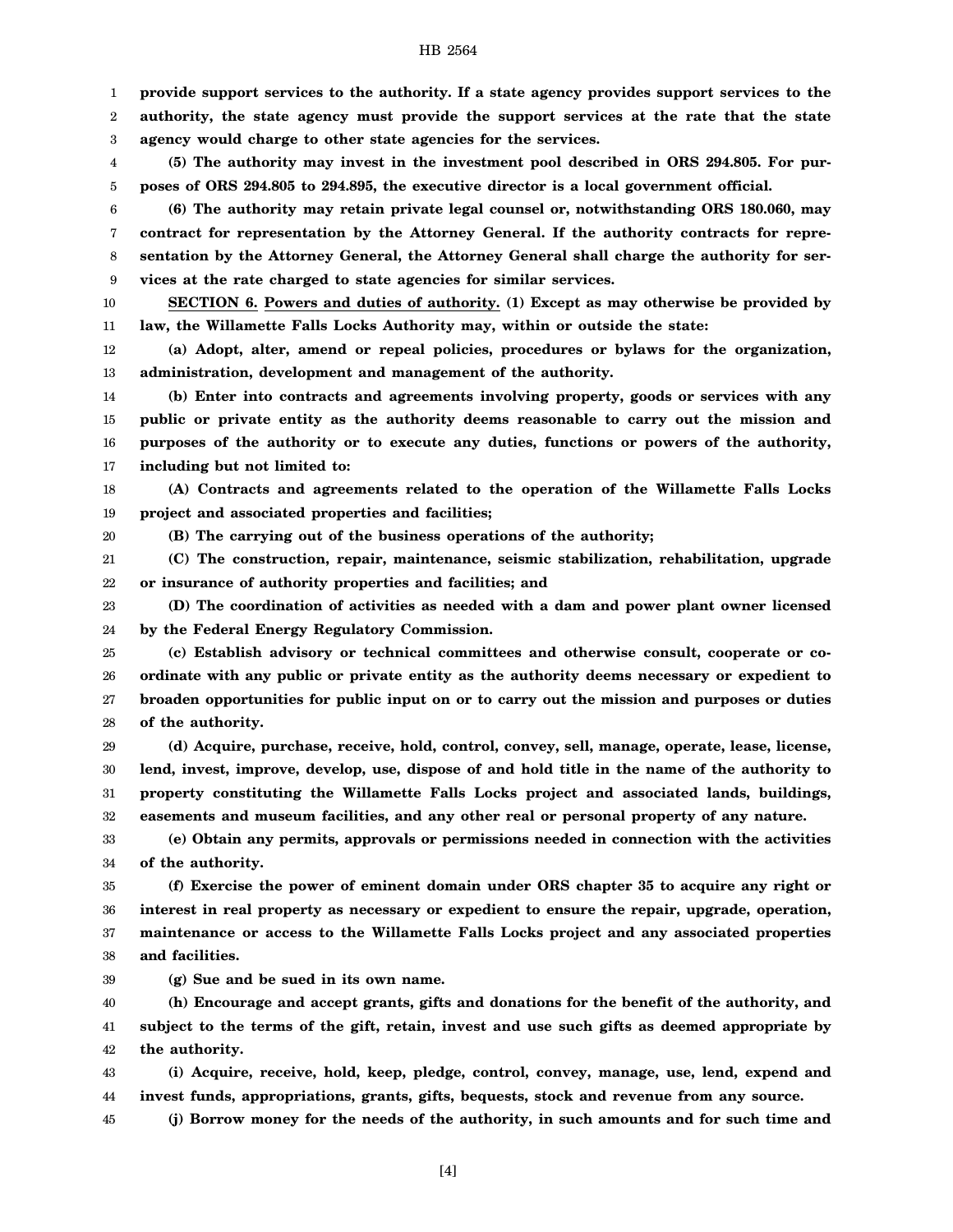1 **upon such terms as may be determined by the authority.**

2 3 4 5 6 **(k) Purchase any and all insurance, operate a self-insurance program or otherwise arrange for the equivalent of insurance coverage of any nature and for the indemnity and defense of the members of the authority or any officers, agents, employees or other persons designated by the authority to carry out or to further the mission and purposes of the authority.**

7 8 **(L) Establish charges and fees, including but not limited to charges and fees for services by the authority and for the use, lease or rental of authority properties and facilities.**

9 10 **(m) Contract for law enforcement or security services for authority properties and facilities.**

11 12 13 14 **(n) Establish and exercise broad operational authority over the Willamette Falls Locks project and associated properties and facilities, including but not limited to establishing days and times of service and a certification program to enable self-operation of the navigation canal and locks by certified users.**

15 16 17 18 **(o) Establish an operations training program that provides education for all operators of the locks, including but not limited to employees and volunteers of the authority, contractors or commercial operators, to operate the locks in conformance with all safety and operational requirements.**

19 20 21 **(p) Perform any other acts that in the judgment of the authority are necessary or expedient in accomplishing the public mission and purposes described in section 2 of this 2021 Act or carrying out the powers granted by sections 1 to 11 of this 2021 Act.**

22 23 24 25 26 **(2) The Willamette Falls Locks Authority shall at all times cooperate with owners of real property that adjoins the locks, particularly the owner of the dam and power plant licensed by the Federal Energy Regulatory Commission. The authority shall make all reasonable efforts to operate the locks in a manner that does not unreasonably interfere or disturb the rights of owners of real property that adjoins the locks.**

27 28 29 30 **SECTION 7. Creation of tax-exempt entity by authority. (1) Pursuant to section 6 of this 2021 Act, the Willamette Falls Locks Authority may create and maintain an entity that is exempt from federal income tax under section 501(c)(3) of the Internal Revenue Code, as amended, for the purpose of advancing the mission of the authority.**

31 32 **(2) Any entity created by the authority under subsection (1) of this section shall be considered:**

33 **(a) A unit of local government for purposes of ORS 190.003 to 190.130;**

34 **(b) A public body for purposes of ORS 30.260 to 30.300 and 307.112;**

35 **(c) A contracting agency for purposes of ORS 200.090; and**

36 **(d) A public corporation for purposes of ORS 307.090.**

37 38 39 40 41 42 43 **SECTION 8. Revenue bonds. (1) The Willamette Falls Locks Authority may from time to time issue and sell revenue bonds in accordance with ORS chapter 287A, except that ORS 287A.150 (2) to (6) do not apply to revenue bonds issued by the authority. Revenue bonds issued by the authority are not to any extent a general obligation of the authority nor a charge upon any revenues or property of the authority not specifically pledged as security for the revenue bonds. An obligation described in this section is not an indebtedness of the State of Oregon.**

44 45 **(2) Revenue bonds issued by the authority pursuant to ORS chapter 287A shall be considered to be bonds of a political subdivision of the State of Oregon for the purposes of all**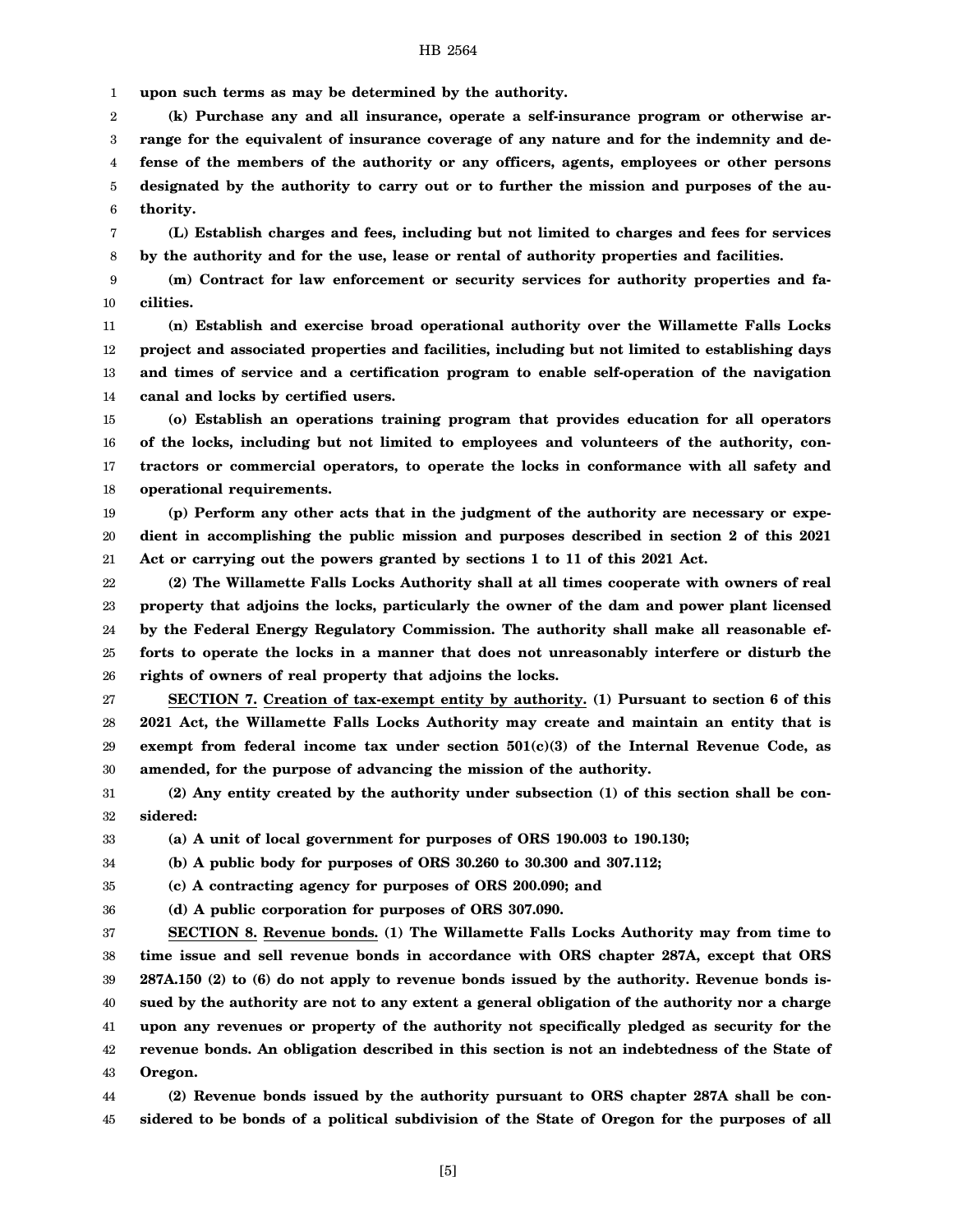1 **laws of the state.**

2 3 **(3) The authority may, pursuant to ORS 287A.360 to 287A.380, issue refunding bonds of the same character and tenor as the revenue bonds replaced by the refunding bonds.**

**SECTION 9. Financing agreements. (1) As used in this section:**

5 6 7 8 **(a) "Credit enhancement agreement" means any agreement or contractual relationship between the Willamette Falls Locks Authority and any bank, trust company, insurance company, surety bonding company, pension fund or other financial institution providing additional credit on or security for a financing agreement or certificates of participation.**

9 10 11 12 13 **(b) "Financing agreement" means a lease-purchase agreement, an installment sale agreement, a loan agreement, note agreement, short-term promissory notes, commercial papers, lines of credit or similar obligations or any other agreement to finance real or personal property that is or will be owned and operated by the authority, or to refinance previously executed financing agreements.**

14

4

**(c) "Personal property" means tangible personal property, software and fixtures.**

15 16 17 **(d) "Property rights" means, with respect to personal property, the rights of a secured party under ORS chapter 79 and, with respect to real property, the rights of a trustee or lender.**

18 19 **(e) "Software" means software and training and maintenance contracts related to the operation of computing equipment.**

20 21 22 23 24 25 26 27 28 **(2) The Willamette Falls Locks Authority may enter into financing agreements in accordance with this section, upon such terms as the authority determines to be necessary or desirable. Amounts payable by the authority under a financing agreement are limited to funds specifically pledged, budgeted for or otherwise made available by the authority. If there are insufficient available funds to pay amounts due under a financing agreement, the lender may exercise any property rights that the authority has granted to the lender in the financing agreement against the property that was purchased with the proceeds of the financing agreement, and may apply the amounts so received toward payments scheduled to be made by the authority under the financing agreement.**

29 **(3) The authority may:**

30 31 32 33 34 35 36 **(a) Enter into agreements with third parties to hold financing agreement proceeds, payments and reserves as security for lenders, and to issue certificates of participation in the right to receive payments due from the authority under a financing agreement. Amounts held pursuant to this paragraph shall be invested at the direction of the authority. Interest earned on any investments held as security for a financing agreement may, at the option of the authority, be credited to the accounts held by the third party and applied in payment of sums due under a financing agreement.**

37 38 39 40 41 **(b) Enter into credit enhancement agreements for financing agreements or certificates of participation, provided that the credit enhancement agreements must be payable solely from funds specifically pledged, budgeted for or otherwise made available by the authority and amounts received from the exercise of property rights granted under the financing agreements.**

42 43 44 **(c) Use financing agreements to finance the costs of acquiring or refinancing real or personal property, plus the costs of reserves, credit enhancements and costs associated with obtaining the financing.**

45 **(d) Grant leases of real property with a trustee or lender.**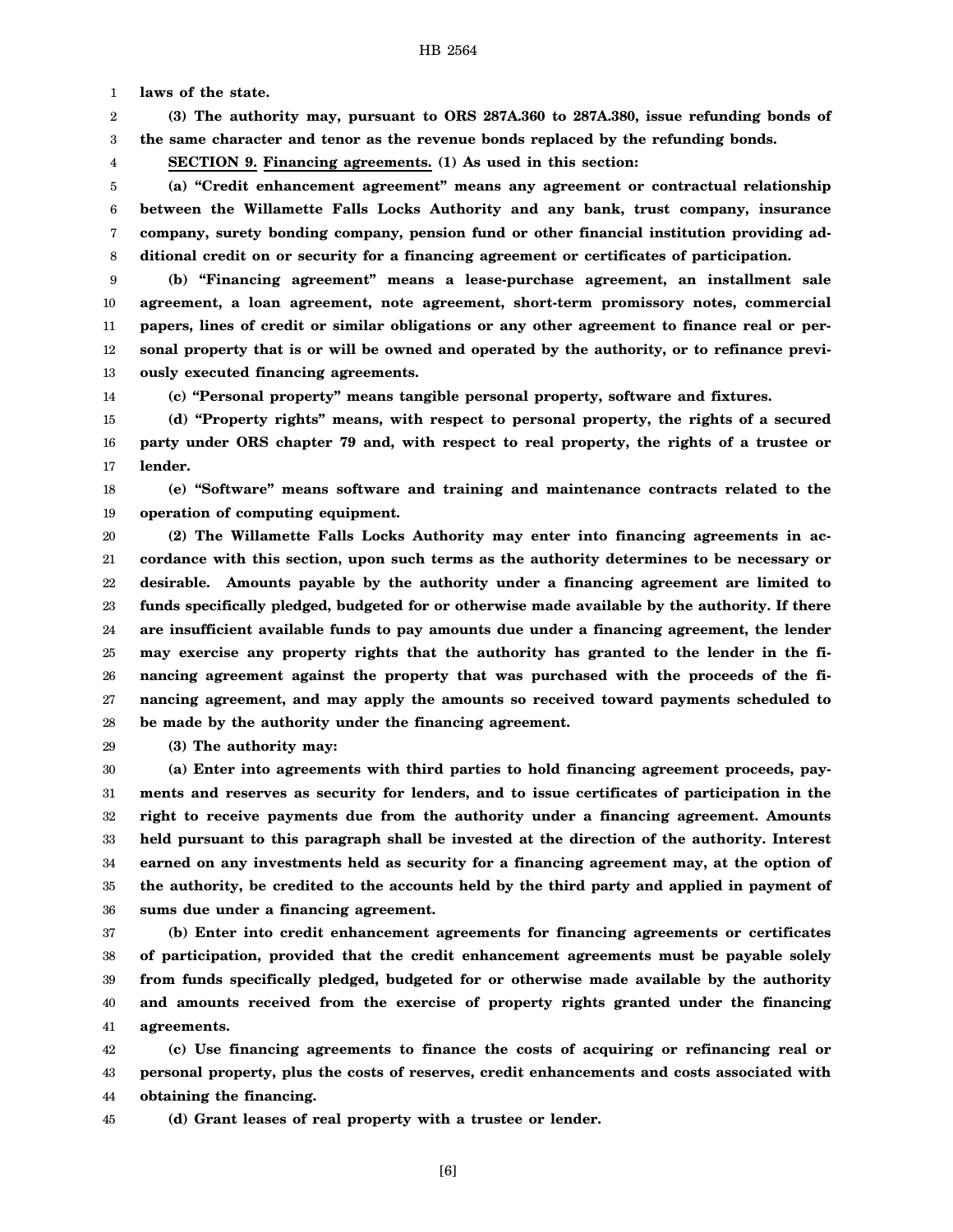1 **(e) Grant security interests in personal property to trustees or lenders.**

2 **(f) Make pledges for the benefit of trustees and lenders.**

3 4 5 6 7 **(g) Purchase fire, liability, flood and extended insurance coverage or other casualty insurance for property that is acquired, transferred or refinanced with proceeds of a financing agreement, assign the proceeds thereof to a lender or trustee to the extent of their interest, and covenant to maintain the insurance while the financing agreement is unpaid, so long as available funds are sufficient to purchase such insurance.**

8 9 10 **(4) A lease or financing agreement under this section does not cause otherwise exempt property to be subject to property taxation. A lease or financing agreement is disregarded in determining whether property is exempt from taxation under ORS chapter 307.**

11 12 13 14 15 16 **SECTION 10. Audits; report to Legislative Assembly. (1) The Willamette Falls Locks Authority shall submit to periodic audits by the Secretary of State. The authority shall, no less than annually, retain a public accounting firm to examine and attest to the financial operations of the authority. The authority shall include the results of any public accounting in the annual report submitted to the Legislative Assembly under subsection (2) of this section.**

17 18 19 20 **(2) The authority shall, not later than April 15 of each year, file an annual report with the Governor and a committee or interim committee of the Legislative Assembly related to economic development. The report shall describe the activities and operations of the authority during the preceding calendar year.**

21 22 23 24 25 26 27 **SECTION 11. Unauthorized use of facilities; penalty. A person who gains or attempts to gain unauthorized access to or use of the properties or facilities of the Willamette Falls Locks Authority in violation of any use restriction or condition imposed by the authority, including assessment of any fees, commits a Class D violation. In addition to any enforcement officers specifically identified in ORS 153.005, the executive director of the Willamette Falls Locks Authority and other employees of the Willamette Falls Locks Authority may issue citations for violations of this section.**

28 **SECTION 12.** Section 1, chapter 734, Oregon Laws 2017, is amended to read:

29 30 31 **Sec. 1.** (1) There is established the Willamette Falls Locks Commission for the purposes described in section 2**, chapter 734, Oregon Laws 2017,** [*of this 2017 Act,*] consisting of 23 members appointed as follows:

32 (a) The Governor shall appoint:

33 34 (A) One member who is the chair or a member of the Clackamas County Board of County Commissioners, pursuant to a recommendation of the board;

35 36 (B) One member who is the chair or a member of the Marion County Board of County Commissioners, pursuant to a recommendation of the board;

37 38 (C) One member who is the chair or a member of the Yamhill County Board of County Commissioners, pursuant to a recommendation of the board;

39 40 41 (D) One member who is the president or a member of the governing body of the metropolitan service district for the Portland metropolitan area, pursuant to a recommendation from the governing body;

42 43 (E) One member who is a representative of the Confederated Tribes of the Grand Ronde Community of Oregon, pursuant to a recommendation of the tribal council;

44 45 (F) One member who is a representative of a Columbia River tribe that is a party to the terms of a treaty of 1855 between the tribe and the United States of America;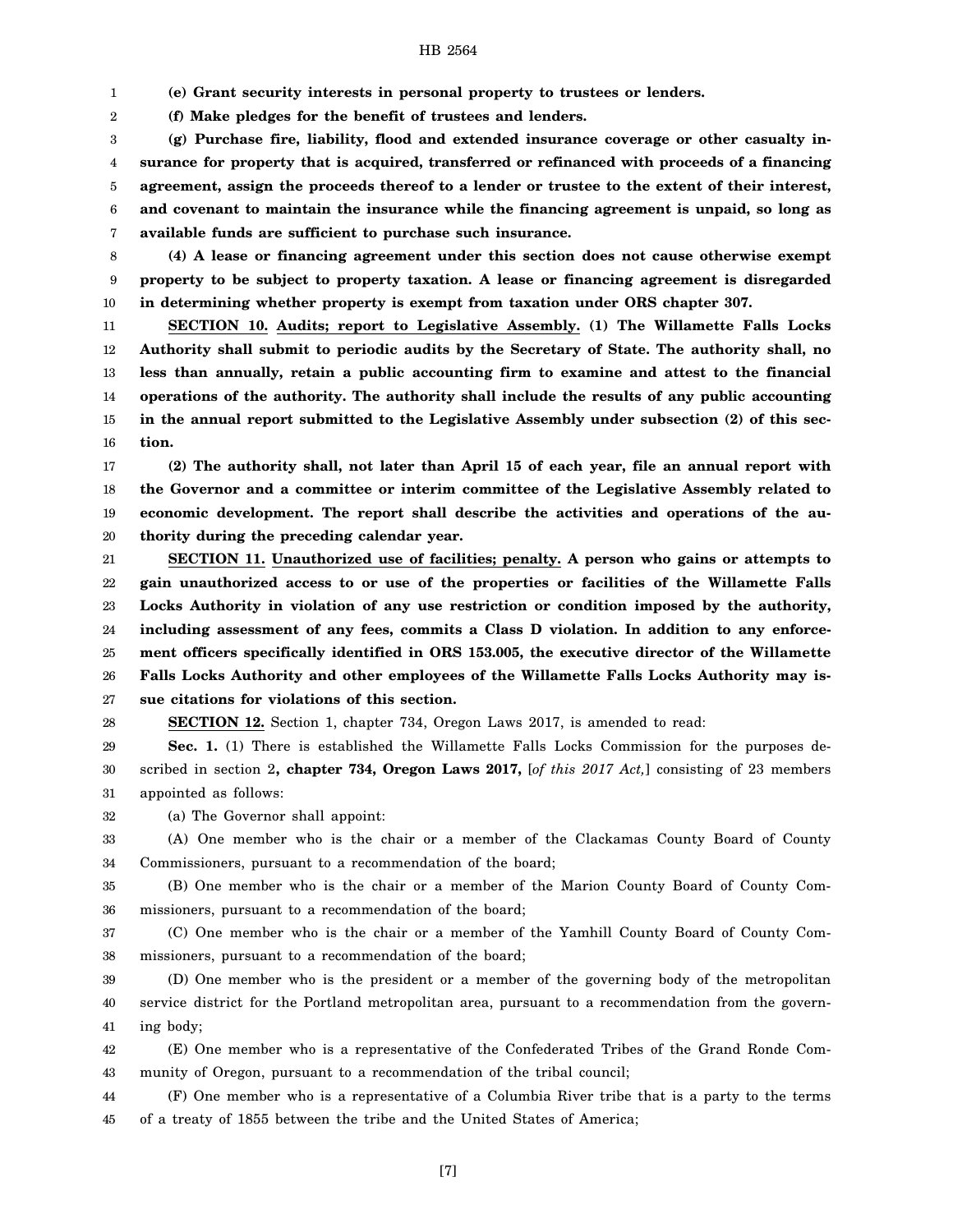1 2 3 4 5 6 7 8 9 10 11 12 13 14 15 16 17 18 19 20 21 22 23 24 25 26 27 28 29 30 31 32 33 34 35 36 37 38 39 40 41 42 43 44 45 (G) One member who is a representative of the State Parks and Recreation Department; (H) One member who is a representative of the Port of Portland; (I) One member who is a representative of the Department of Transportation; (J) One member who is a representative of the Oregon Business Development Department; (K) Pursuant to a recommendation by that city's governing body, one member who is the mayor or a member of the governing body of each of the following cities, to represent the cities' interests in the Willamette Falls navigation canal and locks: (i) The City of Oregon City; (ii) The City of West Linn; and (iii) The City of Wilsonville; (L) One member to represent the collective interests of local businesses and economic development in Clackamas County, pursuant to a recommendation of the Clackamas County Board of County Commissioners; (M) One member to represent the collective interests of the tourism and recreation industries in Clackamas County, pursuant to a recommendation by the Clackamas County Board of County Commissioners; (N) One member to represent the residents of Clackamas County, pursuant to a recommendation by the Clackamas County Board of County Commissions; and (O) One member to represent an environmental or ecological nonprofit organization. (b) The President of the Senate shall appoint one member from among the members of the Senate. (c) The Senate Minority Leader shall appoint one member from among the members of the Senate. (d) The Speaker of the House of Representatives shall appoint two members from among the members of the House of Representatives. (e) The House Minority Leader shall appoint two members from among the members of the House of Representatives. (2) The term of office of each member of the commission appointed by the Governor is four years, but a member serves at the pleasure of the Governor. Before the expiration of the term of a member, the Governor shall appoint a successor whose term begins on January 1 of the following year. A member is eligible for reappointment. (3) If there is a vacancy for any cause, the appointing authority shall make an appointment to become immediately effective for the unexpired term. (4) Members of the commission are not entitled to compensation and may not be reimbursed for travel or other expenses incurred by them in the performance of their official duties. (5) Members of the Legislative Assembly appointed to the commission are nonvoting members of the commission and act in an advisory capacity only. (6) The commission shall select one of its members as chairperson and another as vice chairperson, for terms and with duties and powers necessary for the performance of the functions of the offices as the commission determines. (7) The commission may elect an executive committee to consist of three or more members. The executive committee has and may exercise all authority of the commission. (8) Official action by the commission requires the approval of a majority of the voting members of the commission. (9)(a) The commission shall meet [*no less than six times per year*] at times and places specified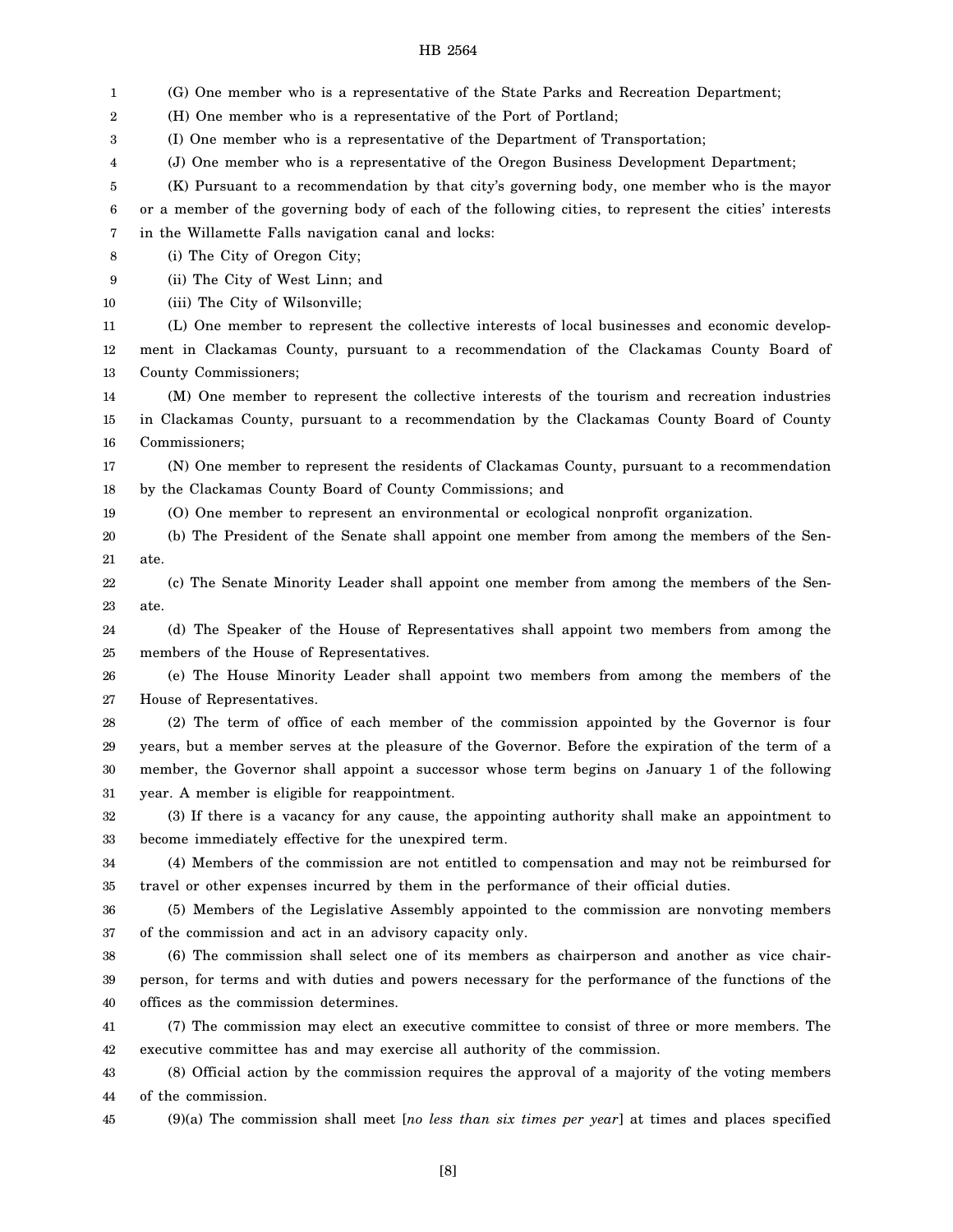1 by the call of the chairperson or of a majority of the voting members of the commission. [*The com-*

2 *mission shall include an opportunity for public comment as an item on the agenda of at least two*

3 *meetings per year.*]

4 5 (b) The commission shall notify federally recognized Indian tribes and known interested parties of the dates and times of commission meetings.

6 7 (10) ORS 192.311 to 192.478 and 192.610 to 192.690 apply to the records and meetings of the commission.

8 **SECTION 13.** Section 2, chapter 734, Oregon Laws 2017, is amended to read:

9 10 **Sec. 2. (1) As used in this section, "Willamette Falls Locks project" has the meaning given that term in section 1 of this 2021 Act.**

11 [*(1)*] **(2)** The Willamette Falls Locks Commission shall:

12 13 14 [*(a) Serve as a body to advise state, local and regional government agencies on the development and implementation of state policies relating to the repair, reopening, operation and maintenance of the Willamette Falls navigation canal and locks;*]

15 16 [*(b) Address issues relating to the transfer of ownership, operation and financing of the navigation canal and locks from a state, local and regional perspective;*]

17 18 19 20 [*(c) Make recommendations for, and assist in coordination of, funding responsibilities, including possible recommendations for the formation of an intergovernmental agreement between state, local, regional and federal agencies for the repair, reopening, operation and maintenance of the navigation canal and locks;*]

21 22 [*(d) Investigate a framework for the ownership, operations and management of the navigation canal and locks;*]

23 24 [*(e) Negotiate ownership, operation and management of the navigation canal and locks with the United States Army Corps of Engineers;*]

25 26 [*(f) Communicate state policies relating to the repair, reopening, operation and maintenance of the navigation canal and locks to the Oregon Congressional Delegation; and*]

27 28 **(a) Serve as a body to advise the Governor in appointment of the initial members of the Willamette Falls Locks Authority pursuant to section 3 of this 2021 Act;**

29 30 31 32 33 34 **(b) Provide advice and assistance to the Governor or the Willamette Falls Locks Authority established under section 2 of this 2021 Act, as requested by the Governor or the authority, on any matters relating to the Willamette Falls Locks project and as necessary to facilitate an orderly transition from the commission to the authority of responsibilities for the development and implementation of state policies relating to the Willamette Falls Locks project; and**

35 36

37 [*(g)*] **(c)** Consider any other matters the commission considers necessary with respect to **advising the Willamette Falls Locks Authority on** the ownership and operation of the [*navigation canal and locks*] **Willamette Falls Locks project**.

38 39 40 41 42 43 (2) The commission may establish advisory or technical committees as the commission considers necessary to aid and advise the commission in the performance of its functions. The committees may be continuing or temporary committees. The commission shall determine the representation, membership, terms and organization of the committees and shall appoint the members of the committees. (3) Oregon Solutions at Portland State University shall provide staffing and other resources as required by the commission to carry out the duties of the commission.

44 **SECTION 14.** Section 4, chapter 734, Oregon Laws 2017, is amended to read:

45 **Sec. 4.** Sections 1 and 2**, chapter 734, Oregon Laws 2017,** [*of this 2017 Act*] are repealed on